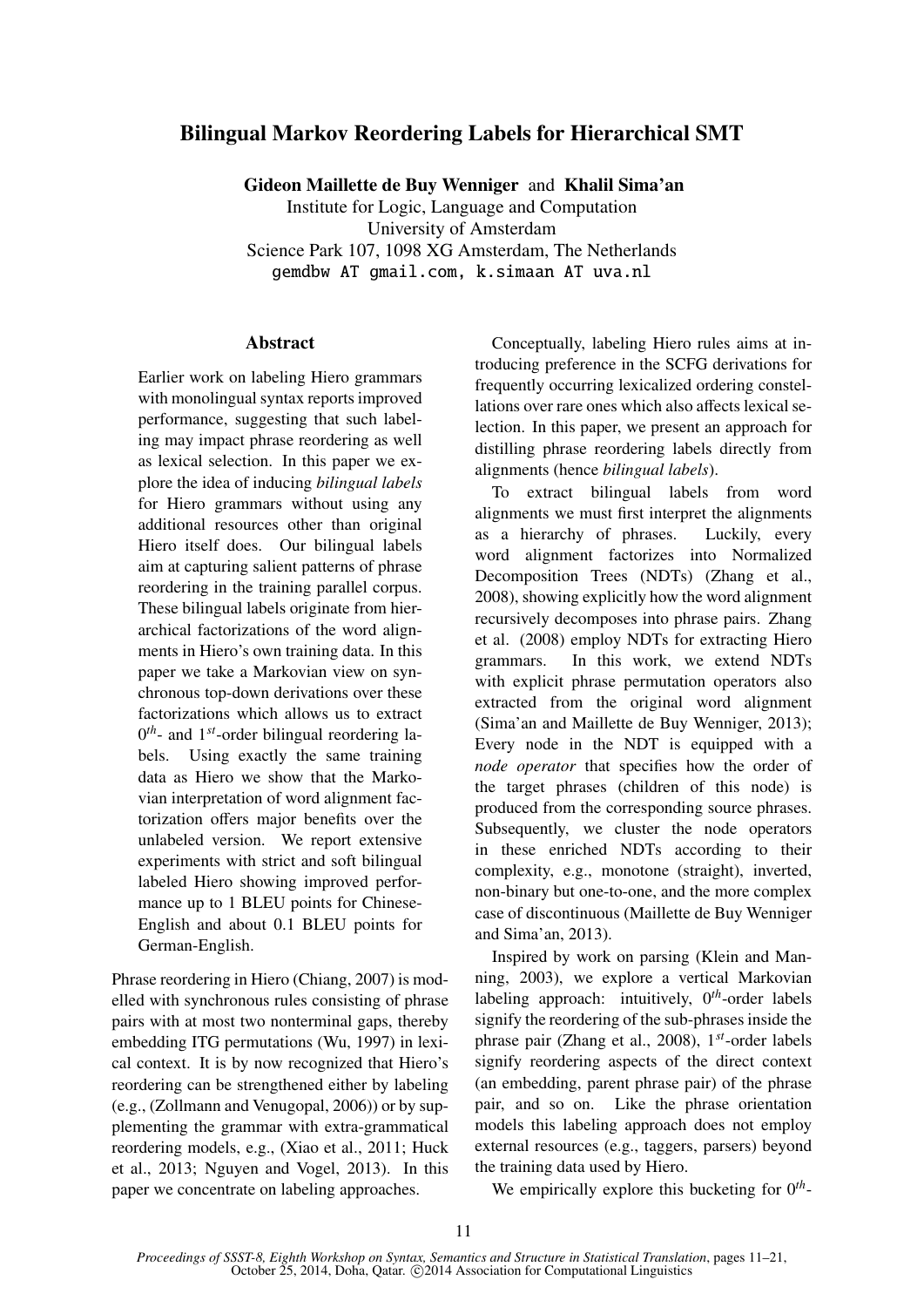and 1*st*-order labels both as hard and soft labels. In experiments on German-English and Chinese-English we show that this extension of Hiero often significantly outperforms the unlabeled model while using no external data or monolingual labeling mechanisms. This suggests the viability of automatically inducing bilingual labels following the Markov labeling approach on operatorlabelled NDTs as proposed in this paper.

## 1 Hierarchical models and related work

Hiero SCFGs (Chiang, 2005; Chiang, 2007) allow only up to two (pairs of) nonterminals on the righthand-side (RHS) of synchronous rules. The types of permissible Hiero rules are:

$$
X \to \langle \alpha, \gamma \rangle \tag{1}
$$

$$
X \to \langle \alpha \, X_{\Box} \beta, \, \delta \, X_{\Box} \zeta \rangle \tag{2}
$$

$$
X \to \langle \alpha \, X_{\Box} \beta \, X_{\Box} \gamma \, , \, \delta \, X_{\Box} \, \zeta \, X_{\Box} \eta \, \rangle \tag{3}
$$

$$
X \to \langle \alpha \, X_{\square} \beta \, X_{\square} \gamma \, , \, \delta \, X_{\square} \, \zeta \, X_{\square} \eta \, \rangle \qquad (4)
$$

Here  $\alpha, \beta, \gamma, \delta, \zeta, \eta$  are terminal sequences, possibly empty. Equation 1 corresponds to a normal phrase pair, 2 to a rule with one gap and 3 and 4 to the monotone- and inverting rules respectively.

Given an Hiero SCFG G, a source sentence s is translated into a target sentence t by synchronous derivations d, each is a finite sequence of wellformed substitutions of synchronous productions from *G*, see (Chiang, 2006). Existing phrasebased models score a derivation *der* with linear interpolation of a finite set of feature functions  $(\Phi(d))$  of the derivation **d**, mostly working with local feature functions  $\phi_i$  of individual productions, the target side yield string *t* of d (target language model features) and other features (see experimental section): arg max $_{\mathbf{d} \in G} P(\mathbf{t}, \mathbf{d} \mid \mathbf{s}) \approx$  $\arg \max_{\mathbf{d} \in G} \sum_{i=1}^{|\Phi(\mathbf{d})|} \lambda_i \times \phi_i$ . The parameters  $\{\lambda_i\}$  are optimized on a held-out parallel corpus by direct error-minimization (Och, 2003).

A range of (distantly) related work exploits syntax for Hiero models, e.g. (Liu et al., 2006; Huang et al., 2006; Mi et al., 2008; Mi and Huang, 2008; Zollmann and Venugopal, 2006; Wu and Hkust, 1998). In terms of labeling Hiero rules, SAMT (Zollmann and Venugopal, 2006; Mylonakis and Sima'an, 2011) exploits a "softer notion" of syntax by fitting the CCG-like syntactic labels to non-constituent phrases. The work of (Xiao et al., 2011) adds a lexicalized orientation model to Hiero, akin to (Tillmann, 2004) and achieves significant gains. The work of (Huck et al., 2013; Nguyen and Vogel, 2013) overcomes technical limitations of (Xiao et al., 2011), making necessary changes to the decoder, which involves delayed (re-)scoring at hypernodes up in the derivation of nodes lower in the chart whose orientations are affected by them. This goes to show that phrase-orientation models are not mere labelings of Hiero.

Soft syntactic constraints has been around for some time now (Zhou et al., 2008; Venugopal et al., 2009; Chiang, 2010). In (Zhou et al., 2008) Hiero is reinforced with a linguistically motivated prior. This prior is based on the level of syntactic homogeneity between pairs of non-terminals and the associated syntactic forests rooted at these nonterminals, whereby tree-kernels are applied to efficiently measure the amount of overlap between all pairs of sub-trees induced by the pairs of syntactic forests. Crucially, the syntactic prior encourages derivations that are more syntactically coherent but does not block derivations when they are not. In (Venugopal et al., 2009) the authors associate distributions over compatible syntactic labelings with grammar rules, and combine these preference distributions during decoding, thus achieving a summation rather than competition between compatible label configurations. The latter approach requires significant changes to the decoder and comes at a considerable computational cost. An alternative approach (Chiang, 2010) uses labels similar to (Zollmann and Venugopal, 2006) together with boolean features for rule-label and substitutedlabel combinations; using discriminative training (MIRA) it is learned what combinations are associated with better translations.

The labeling approach presented next differs from existing approaches. It is inspired by soft labeling but employs novel, non-linguistic bilingual labels. And it shares the bilingual intuition with phrase orientation models but it is based on a Markov approach for SCFG labeling, thereby remaining within the confines of Hiero SCFG, avoiding the need to make changes inside the decoder.<sup>1</sup>

<sup>&</sup>lt;sup>1</sup>Soft constraint decoding can easily be implemented without adapting the decoder, through a smart application of "label bridging" unary rules. In practice however, adapting the decoder turns out to be computationally more efficient, therefore we used this solution in our experiments.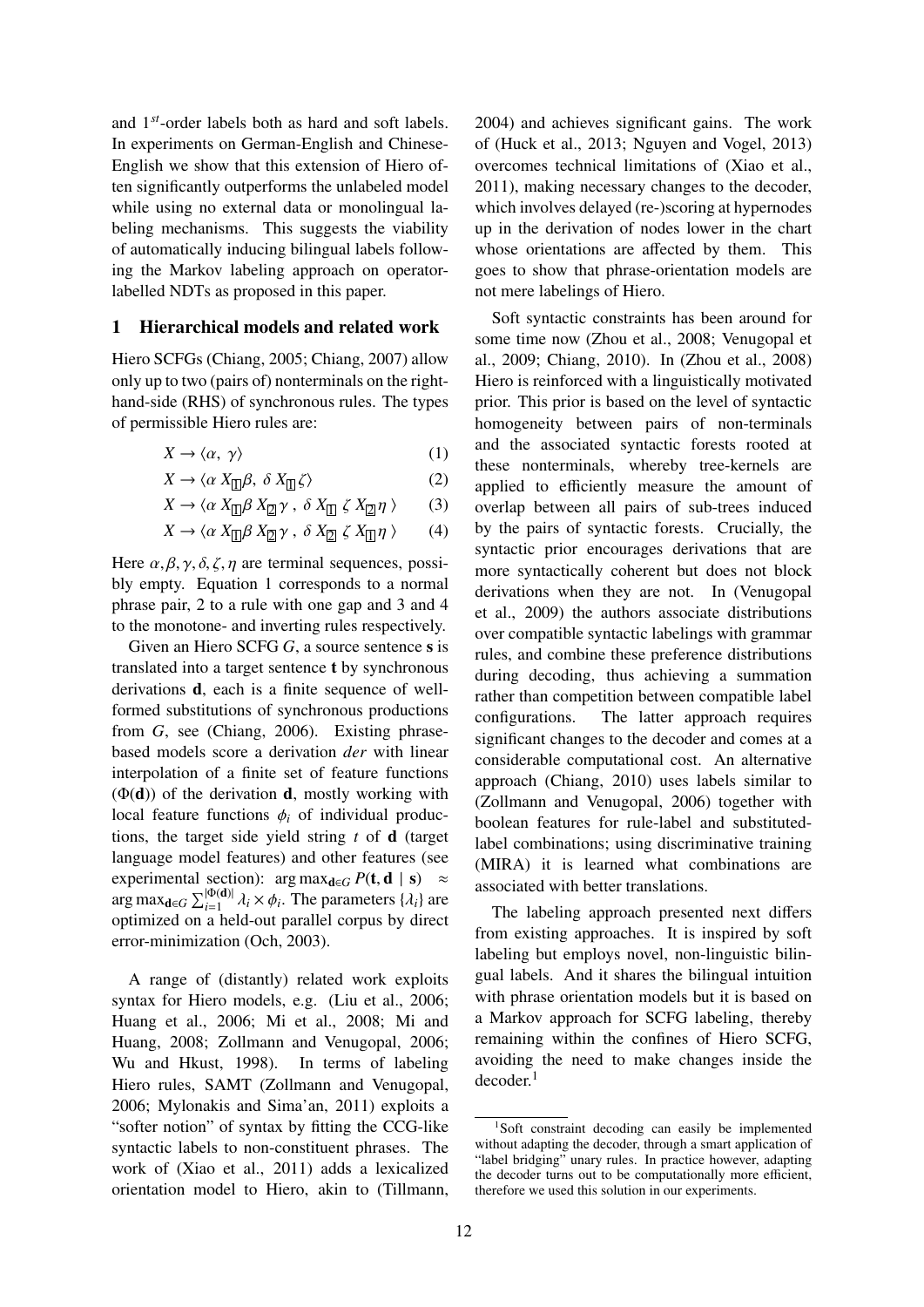

#### 2 Bilingual reordering labels for Hiero

Figure 1 shows an alignment from Europarl German-English (Koehn, 2005) along with a tree showing corresponding maximally decomposed phrase pairs. Phrase pairs can be grouped into a maximally decomposed tree (called Normalized Decomposition Tree – NDT) (Zhang et al., 2008). Figure 2 shows the NDT for Figure 1, extended with pointers to the original alignment structure in Figure 2. The numbered boxes indicate how the phrases in the two representations correspond. In an NDT every phrase pair is recursively split up at every level into a minimum number (two or greater) of contiguous parts. In this example the root node splits into three phrase pairs, but these phrase pairs together do not cover the entire parent phrase pair because of the discontinuity: "tailor ... accordingly/ darauf ... ausrichten".

Following (Zhang et al., 2008), we use the NDT factorizations of word alignments in the training data for extracting phrases. Every NDT shows the hierarchical structuring into phrases embedded in larger phrases, which together with the context of the original alignment exposes the reordering complexity of every phrase (Sima'an and Maillette de Buy Wenniger, 2013). We will exploit these elaborate distinctions based on the complexity of reordering for Hiero rule labels as explained next.

Phrase-centric (0<sup>th</sup>-order) labels are based on the view of looking inside a phrase pair to see how it decomposes into sub-phrase pairs. The operator signifying how the sub-phrase pairs are reordered (target relative to source) is bucketted into a number of "permutation complexity" categories. Straightforwardly, we can start out by using the



Figure 2: Normalized Decomposition Tree (Zhang et al., 2008) extended with pointers to original alignment structure from Figure 1

two well known cases of Inversion Transduction Grammars (ITG) {*Monotone*, *Inverted*} and label everything<sup>2</sup> that falls outside these two category with a default label "*X*" (leaving some Hiero nodes unlabeled). This leads to the following *coarse* phrase-centric labeling scheme, which we name 0*th ITG*+: (1) *Monotonic(Mono)*: binarizable, fully monotone plus non-decomposable phrases (2) *Inverted(Inv)*: binarizable, fully inverted (3) *X*: decomposable phrases that are not binarizable.

A clear limitation of the above ITG-like labeling approach is that all phrase pairs that decompose into complex non-binarizable reordering patterns are not further distinguished. Furthermore, non-decomposable phrases are lumped together with decomposable monotone phrases, although they are in fact quite different. To overcome these problems we extend ITG in a way that further distinguishes the non-binarizable phrases and also distinguishes non-decomposable phrases from the rest. This gives a labeling scheme we will call simply 0*th*-order labeling, abbreviated 0*th*, consisting of a more fine-grained set of five cases, ordered by increasing complexity (see examples in Figure 4): (1) *Atomic*: non-decomposable phrases, (2) *Monotonic(Mono)*: binarizable, fully monotone, (3) *Inverted(Inv)*: binarizable, fully inverted (4) *Permutation(Perm)*: factorizes into a permutation of four or more sub-phrases (5) *Complex(Comp)*: does not factorize into a permutation and contains at least one embedded phrase.

In Figure 3, we show a phrase-complexity labeled derivation for the example of Figure 1. Observe how the phrase-centric labels reflect the relative reordering at the node. For example, the

<sup>&</sup>lt;sup>2</sup>Non-decomposable phrases will still be grouped together with Monotone, since they are more similar to this category than to the catchall "*X*" category.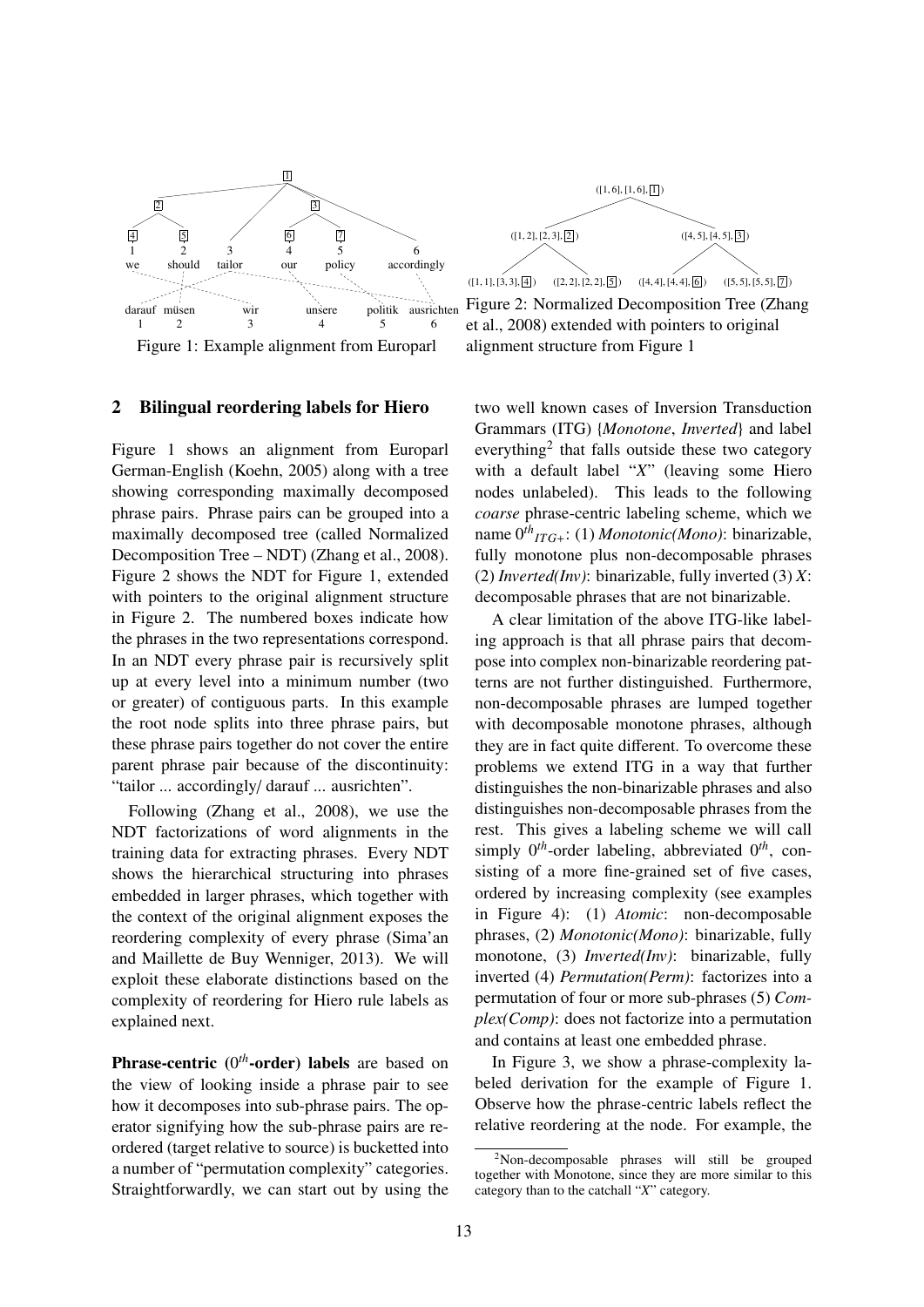

Figure 3: Synchronous trees (implicit derivations end results) based on differently labelled Hiero grammars. The figure shows alternative labeling for every node: *Phrase-Centric (*0 *th-order)* (light gray) and *Parent-Relative (*1 *st-order)* (dark gray).



Figure 4: Different types of Phrase-Centric Alignment Labels

*Inverted* label of node-pair  $\boxed{2}$  corresponds to the inversion in the alignment of  $\langle$  we should, müsen wir); in contrast, node-pair  $|1|$  is complex and discontinuous and the label is *Complex*.

Parent-relative (1<sup>st</sup>-order) labels capture the reordering that a phrase undergoes relative to an embedding parent phrase.

- 1. For a binarizable mother phrase with orientation  $X_o \in \{Mono, Inv\}$ , the phrase itself can either group to the left only *Left-Binding-Xo*, right only *Right-Binding-Xo*, or with both sides (*Fully-Xo*).
- 2. *Fully-Discontinuous*: Any phrase within a non-binarizable permutation or complex

alignment containing discontinuity.

3. *Top*: phrases that span the entire aligned sentence pair.

In cases were multiple labels are applicable, the simplest applicable label is chosen according to the following preference order:

{*Fully-Monotone*, *Left*/*Right-Binding-Monotone*, *Fully-Inverted*, *Left*/*Right-Binding-Inverted*, *Fully-Discontinuous*, *TOP*}.

In Figure 3 the parent-relative labels in the derivation reflect the reordering taking place at the phrases with respect to their parent node. Node  $\overline{4}$ has a parent node that inverts the order and the sibling node it binds is on the right, therefore it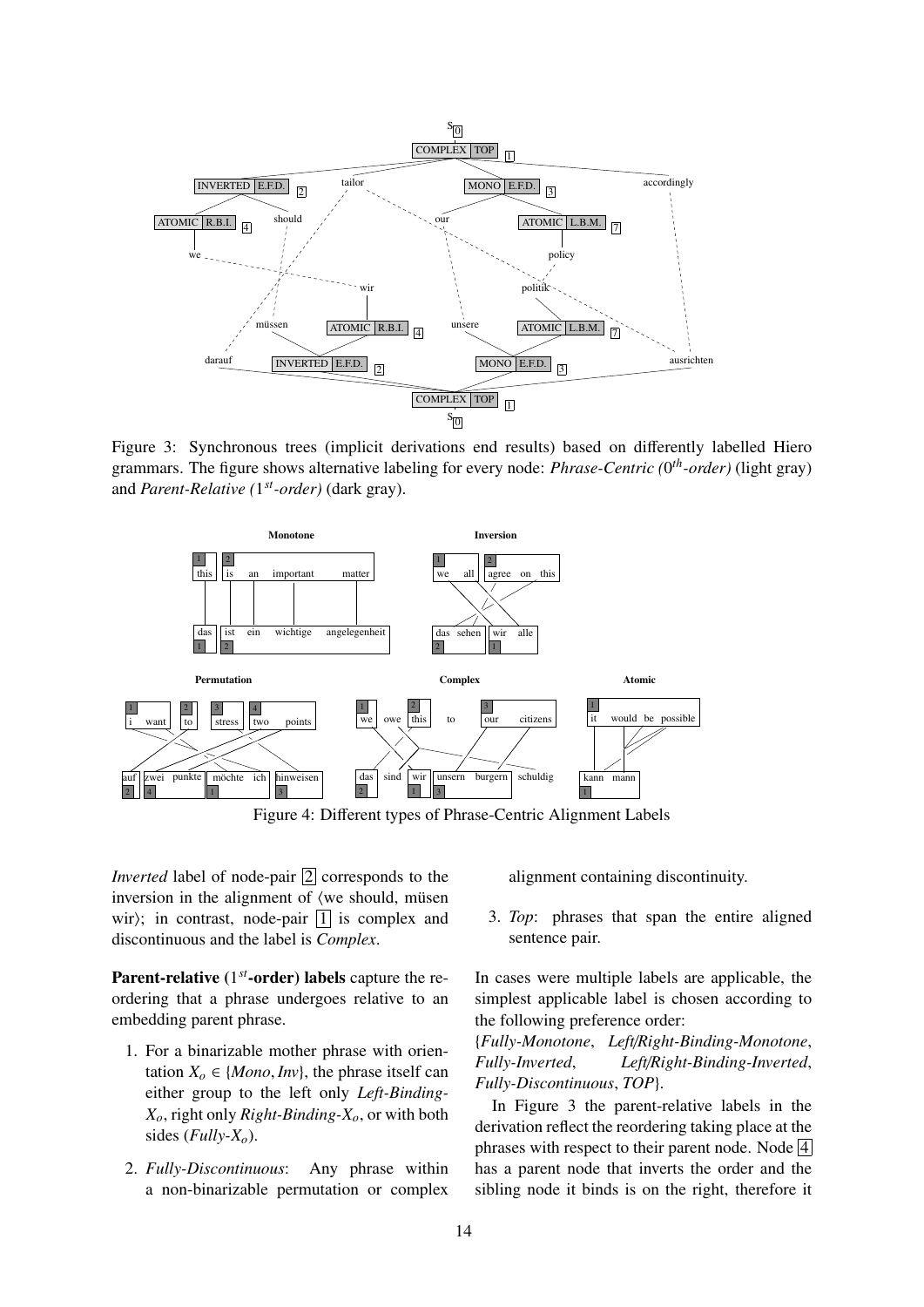is labeled "right-binding inverted" (R.B.I.); E.F.D. and L.B.M. are similar abbreviations for "embedded fully discontinuous" and "left-binding monotone" respectively. As yet another example node 7 in Figure 3 is labeled "left-binding monotone" (L.B.M.) since it is monotone, but the alignment allows it only to bind to the left at the parent node, as opposed to only to the right or to both sides which cases would have yielded "right-binding" monotone" R.B.M. and "(embedded) fully monotone" (E.F.M.) parent-relative reordering labels respectively.

Note that for parent-relative labels the binding direction of monotone and inverted may not be informative. We therefore also form a set of *coarse* parent-relative labels ("1*st Coarse*") by collapsing the label pairs *Left*/*Right-Binding-Mono* and *Left*/*Right-Binding-Inverted* into single labels *One-Side-Binding-Mono* and *One-Side-Binding-* $Inv<sup>3</sup>$ .

#### 3 Features for soft bilingual labeling

Labels used in hierarchical Statistical Machine Translation (SMT) are typically adapted from external resources such as taggers and parsers. Like in our case, these labels are typically not fitted to the training data – with very few exceptions e.g., (Mylonakis and Sima'an, 2011; Mylonakis, 2012; Hanneman and Lavie, 2013). Unfortunately this means that the labels will either overfit or underfit, and when they are used as strict constraints on SCFG derivations they are likely to underperform. Experience with mismatch between syntactic labels and the data is abundant (Venugopal et al., 2009; Marton et al., 2012; Chiang, 2010), and using soft constraint decoding with suitable label substitution features has been shown to be an effective workaround solution. The intuition behind soft constraint decoding is that even though heuristic labels are not perfectly tailored to the data, they do provide useful information provided the model is "allowed to learn" to use them only in as far as they can improve the final evaluation metric (usually BLEU).



Figure 5: Label substitution features, schematic view. Labels/Gaps with same filling in the figures correspond to the situation of a nonterminal/gap whose labels correspond (for N1/GAP1). Fillings of different shades (as for N2/GAP2 on the right in the two figures) indicates the situation were the label of the nonterminal and the gap is different.

Next we introduce the set of label substitution features used in our experiments.

Label substitution features consist of a unique feature for every pair of labels  $\langle L_{\alpha}, L_{\beta} \rangle$  in the grammar, signifying a rule with left-hand-side label  $L_\beta$  substituting on a gap labeled  $L_\alpha$ . These features are combined with two more coarse features, "*Match*" and "*Nomatch*", indicating if the substitution involves labels that match or not.

Figure 5 illustrates the concept of label substitution features schematically. In this figure the substituting rule is substituted onto two gaps in the chart, which induces two label substitution features indicated by the two ellipses. The situation is analogous for rules with just one gap. To make things concrete, lets assume that both the first nonterminal of the rule *N*1 as well as the first gap it is substituted onto *GAP*1 have label *MONO*. Furthermore lets assume the second nonterminal *N*2 has label *COMPLEX* while the label of the gap *GAP*2 it substitutes onto is *INV*. This situation results in the following two specific label substitution features:

- subst(*MONO*,*MONO*)
- subst(*INV*,*COMPLEX*)

Canonical labeled rules. Typically when labeling Hiero rules there can be many different labeled variants of every original Hiero rule. With soft constraint decoding this leads to prohibitive computational cost. This also has the effect of making tuning the features more difficult. In practice, soft constraint decoding usually exploits

<sup>3</sup>We could also further coarsen the 1*st*labels by removing entirely all sub-distinctions of binding-type for the binarizable cases, but that would make the labeling essentially equal to the earlier mentioned  $0<sup>th</sup>_{ITG+}$  except for looking at the reordering occurring at the parent rather than inside the phrase itself. We did not explore this variant in this work, as the high similarity to the already explored  $0^{th}$ <sub>ITG+</sub> variant made it not seem to add much extra information.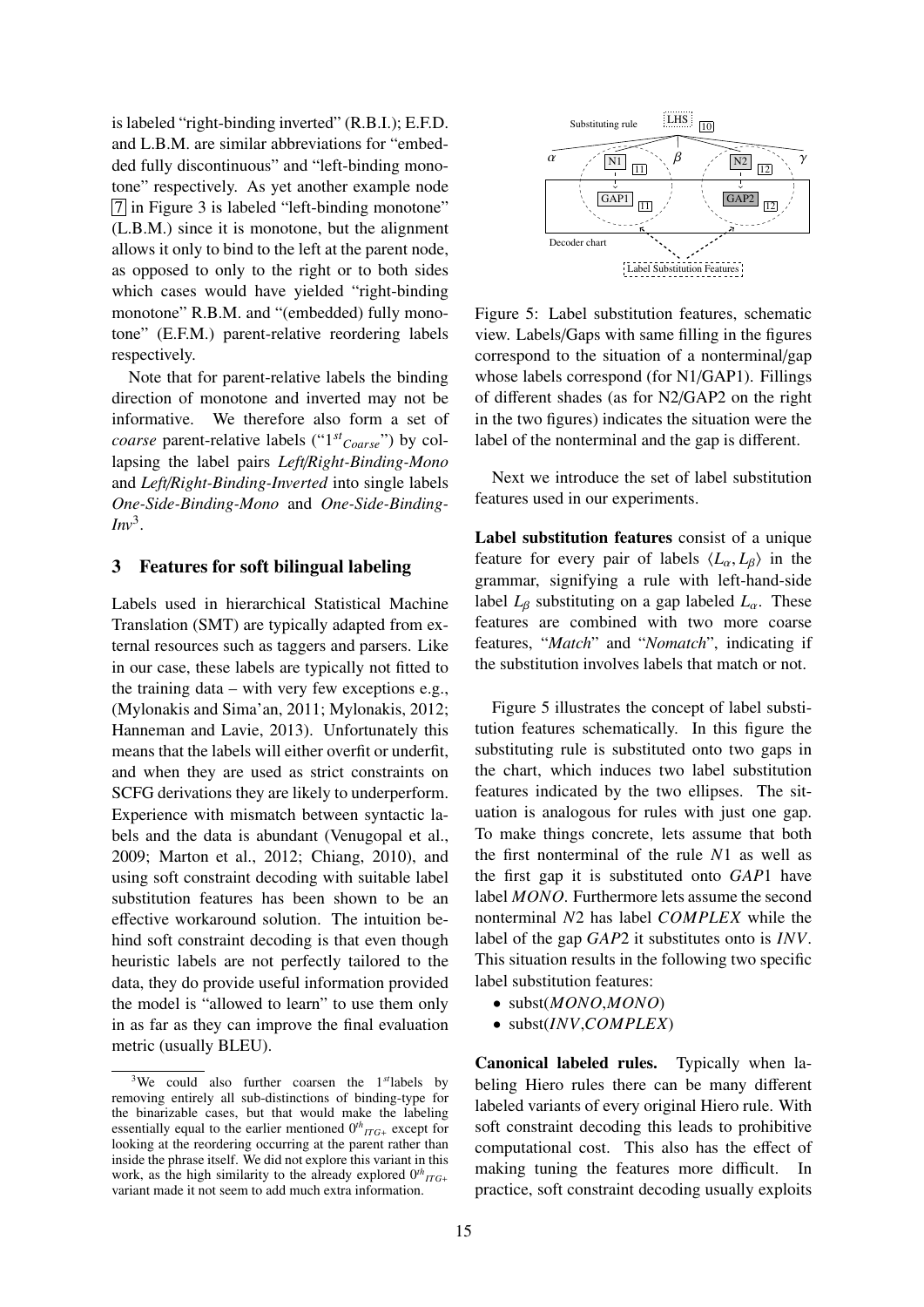| <b>Systen Name</b>                   | Matching Type | Label Order               | Label Granularity |
|--------------------------------------|---------------|---------------------------|-------------------|
| Hiero- $0^{th}$ <sub>ITG+</sub>      | Strict        | $\overline{0^{th}}$ order | Coarse            |
| Hiero- $0^{th}$                      | Strict        | $0th$ order               | Fine              |
| Hiero- $1^{st}$ Coarse               | Strict        | $1th$ order               | Coarse            |
| Hiero- $1^{st}$                      | Strict        | $1th$ order               | Fine              |
| Hiero- $0^{th}$ <sub>ITG+</sub> -Sft | Soft          | $0th$ order               | Coarse            |
| Hiero- $0th$ -Sft                    | Soft          | $0th$ order               | Fine              |
| Hiero- $1^{st}$ Coarse-Sft           | Soft          | $1th$ order               | Coarse            |
| Hiero- $1^{st}$ -Sft                 | Soft          | $1th$ order               | Fine              |

Table 1: Experiment names legend

|                                 | <b>DEV</b>           |                       |                                           | <b>TEST</b>                               |                                           |                                           |                                         |                                           |
|---------------------------------|----------------------|-----------------------|-------------------------------------------|-------------------------------------------|-------------------------------------------|-------------------------------------------|-----------------------------------------|-------------------------------------------|
| <b>System Name</b>              | <b>BLEU</b> 1        | <b>METEOR</b> 1       | TER 1                                     | KRS $\uparrow$                            | <b>BLEU</b> 1                             | <b>METEOR</b> 1                           | TER 1                                   | KRS $\uparrow$                            |
|                                 | German-English       |                       |                                           |                                           |                                           |                                           |                                         |                                           |
| Hiero                           | 27.90                | 32.69                 | 58.22                                     | 66.37                                     | 28.39                                     | 32.94                                     | 58.01                                   | 67.44                                     |
| <b>SAMT</b>                     | 27.76                | 32.67                 | 58.05                                     | $66.84$ <sup><math>\triangle</math></sup> | 28.32                                     | 32.88                                     | 57.70 <sup><math>\triangle</math></sup> | 67.63                                     |
| Hiero- $0^{th}$ <sub>ITG+</sub> | 27.85                | 32.70                 | $58.04$ <sup><math>\triangle</math></sup> | 66.27                                     | 28.36                                     | $32.90$ <sup><math>\text{V}</math></sup>  | 57.83 <sup>44</sup>                     | 67.30                                     |
| Hiero- $0th$                    | 27.82                | 32.75                 | 57.92^^                                   | 66.66                                     | 28.39                                     | 33.03 <sup>44</sup>                       | 57.75 <sup>44</sup>                     | 67.55                                     |
| Hiero- $1^{st}$ Coarse          | 27.86                | 32.66                 | 58.23                                     | 66.37                                     | $28.22$ <sup>V</sup>                      | 32.90                                     | 57.93                                   | 67.47                                     |
| Hiero- $1^{st}$                 | $27.74$ <sup>*</sup> | $32.60$ <sup>VV</sup> | 58.11                                     | 66.44                                     | 28.27                                     | 32.80 $\text{V}$                          | 57.95                                   | 67.39                                     |
|                                 | Chinese-English      |                       |                                           |                                           |                                           |                                           |                                         |                                           |
| Hiero                           | 31.70                | 30.72                 | 61.21                                     | 58.28                                     | 31.63                                     | 30.56                                     | 59.28                                   | 58.03                                     |
| Hiero- $0^{th}$ <sub>ITG+</sub> | 31.54                | $30.97$ <sup>AA</sup> | $62.79$ <sup>VV</sup>                     | 59.54 $\triangle$                         | $31.94$ <sup><math>\triangle</math></sup> | $30.84$ <sup><math>\triangle</math></sup> | $60.76$ <sup>V</sup>                    | $59.45^{\text{AA}}$                       |
| Hiero- $0th$                    | 31.66                | $30.95$ <sup>AA</sup> | $62.20$ <sup>VV</sup>                     | $60.00$ <sup><math>\triangle</math></sup> | $31.90$ <sup>AA</sup>                     | $30.79$ <sup><math>\triangle</math></sup> | $60.11$ <sup>VV</sup>                   | 59.68 <sup>44</sup>                       |
| Hiero- $1^{st}$ Coarse          | 31.64                | 30.75                 | 61.37                                     | 59.48 <sup>44</sup>                       | 31.57                                     | 30.57                                     | $59.58$ <sup>VV</sup>                   | $59.13$ <sup><math>\triangle</math></sup> |
| Hiero- $1^{st}$                 | 31.74                | 30.79                 | $61.94$ <sup>V</sup>                      | $60.22$ <sup><math>\triangle</math></sup> | 31.77                                     | 30.62                                     | $60.13$ <sup>V</sup>                    | 59.8944                                   |

Table 2: Mean results bilingual labels with strict matching.<sup>4</sup>

a single labeled version per Hiero rule, which we call the "canonical labeled rule". Following (Chiang, 2010), this canonical form is the most frequent labeled variant.

# 4 Experiments

We evaluate our method on two language pairs: using German/Chinese as source and English as target. In all experiments we decode with a 4-gram language model smoothed with modified Knesser-Ney discounting (Chen and Goodman, 1998). The data used for training the language models differs per language pair, details are given in the next paragraphs. All data is lowercased as a last pre-processing step. In all experiments we use our own grammar extractor for the generation of all grammars, including the baseline Hiero grammars. This enables us to use the same features (as far as applicable given the grammar formalism) and assure true comparability of the grammars under comparison.

## German-English

The data for our German-English experiments is derived from parliament proceedings sourced from the Europarl corpus (Koehn, 2005), with WMT-07 development and test data. We used a maximum sentence length of 40 for filtering the training data. We employ 1M sentence pairs for training, 1K for development and 2K for testing (single reference per source sentence). Both source and target of all datasets are tokenized using the Moses(Hoang et al., 2007) tokenization script. For these experiments both the baseline and our method use a language model trained on the target side of the full original training set (approximately 1M sentences).

#### Chinese-English

The data for our Chinese-English experiments is derived from a combination of *MultiUn*(Eisele and Chen, 2010; Tiedemann,  $2012$ <sup>5</sup> data and *Hong Kong Parallel Text* data from the Linguistic Data Consortium<sup>6</sup> . The *Hong Kong Parallel Text* data is in *traditional Chinese* and is thus first converted to *simplified Chinese* to be compatible

<sup>4</sup>Statistical significance is dependent on variance of resampled scores, and hence sometimes different for same mean scores across different systems.

<sup>&</sup>lt;sup>5</sup>Freely available and downloaded from http://opus.lingfil.uu.se/

<sup>6</sup>The LDC catalog number of this dataset is LDC2004T08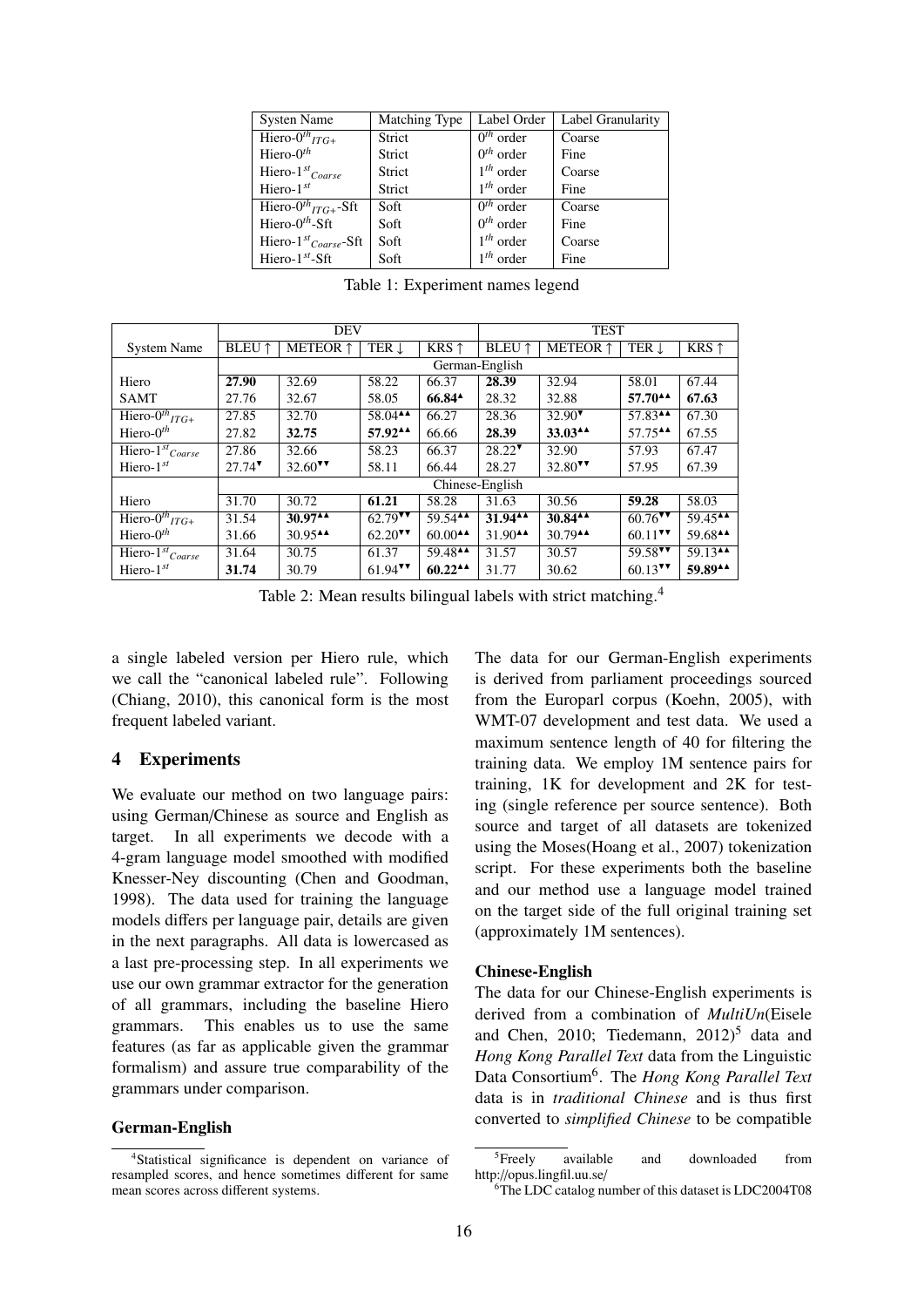|                                      | <b>DEV</b>                                |                                              |                                           | <b>TEST</b>           |                                           |                                           |                       |                       |
|--------------------------------------|-------------------------------------------|----------------------------------------------|-------------------------------------------|-----------------------|-------------------------------------------|-------------------------------------------|-----------------------|-----------------------|
| <b>System Name</b>                   | <b>BLEU</b> 1                             | <b>METEOR</b> 1                              | TER J                                     | KRS $\uparrow$        | <b>BLEU</b> 1                             | <b>METEOR</b> 1                           | TER L                 | KRS $\uparrow$        |
|                                      | German-English                            |                                              |                                           |                       |                                           |                                           |                       |                       |
| Hiero                                | 27.90                                     | 32.69                                        | 58.22                                     | 66.37                 | 28.39                                     | 32.94                                     | 58.01                 | 67.44                 |
| <b>SAMT</b>                          | 27.76                                     | 32.67                                        | 58.05                                     | $66.84^{\AA}$         | 28.32                                     | 32.88                                     | $57.70^{44}$          | 67.63                 |
| Hiero- $0^{th}$ <sub>ITG+</sub> -Sft | $28.00^{\text{A}}$                        | $32.76$ <sup>44</sup>                        | 57.90^^                                   | 66.17                 | 28.48                                     | 32.98                                     | 57.79 <sup>44</sup>   | 67.32                 |
| Hiero- $0^{th}$ -Sft                 | $28.01^{\textstyle \triangle}$            | 32.71                                        | 57.95 <sup>44</sup>                       | 66.24                 | 28.45                                     | 32.98                                     | $57.73$ <sup>44</sup> | 67.51                 |
| Hiero- $1^{st}$ Coarse-Sft           | 27.94                                     | 32.69                                        | $57.91$ <sup><math>\triangle</math></sup> | 66.26                 | $28.45^{\text{A}}$                        | 32.94                                     | $57.75$ <sup>AA</sup> | 67.36                 |
| Hiero- $1^{st}$ -Sft                 | $28.13^{\text{AA}}$                       | $32.80^{44}$                                 | $57.92$ <sup>AA</sup>                     | 66.32                 | 28.45                                     | $33.00^{\circ}$                           | $57.79$ <sup>44</sup> | 67.45                 |
|                                      | Chinese-English                           |                                              |                                           |                       |                                           |                                           |                       |                       |
| Hiero                                | 31.70                                     | 30.72                                        | 61.21                                     | 58.28                 | 31.63                                     | 30.56                                     | 59.28                 | 58.03                 |
| Hiero- $0^{th}$ <sub>ITG+</sub> -Sft | 31.88 <sup><math>\triangle</math></sup>   | $30.46$ <sup>VV</sup>                        | $60.64$ <sup>AA</sup>                     | $57.82$ <sup>*</sup>  | $31.93$ <sup>AA</sup>                     | $30.37$ <sup>V</sup>                      | 58.86 <sup>44</sup>   | $57.60$ <sup>V</sup>  |
| Hiero- $0th$ -Sft                    | $32.04$ <sup><math>\triangle</math></sup> | $30.90^{\text{AA}}$                          | $61.47$ <sup>V</sup>                      | 59.36 <sup>44</sup>   | $32.20$ <sup><math>\triangle</math></sup> | $30.74$ <sup>A</sup>                      | $59.45$ <sup>V</sup>  | 58.92^^               |
| Hiero- $1^{st}$ Coarse-Sft           | 32.39 <sup>44</sup>                       | $31.02$ <sup><math>\overline{)}</math></sup> | $61.56$ <sup>VV</sup>                     | $59.51$ <sup>44</sup> | 32.55 <sup><math>\triangle</math></sup>   | $30.86$ <sup><math>\triangle</math></sup> | $59.57$ <sup>V</sup>  | $59.03$ <sup>44</sup> |
| Hiero- $1^{st}$ -Sft                 | $32.63$ <sup>44</sup>                     | $31.22$ <sup>A</sup>                         | $62.00$ <sup>VV</sup>                     | $60.43^{\text{AA}}$   | $32.61$ <sup><math>\triangle</math></sup> | 30.9844                                   | $60.19$ <sup>V</sup>  | 59.8444               |

Table 3: Mean results bilingual labels with soft matching.<sup>4</sup>

with the rest of the data  $<sup>7</sup>$ . We used a maximum</sup> sentence length of 40 for filtering the training data. The combined dataset has 7.34M sentence pairs. The *MulitUN* dataset contains translated documents from the United Nations, similar in genre to the parliament domain. The *Hong Kong Parallel Text* in contrast contains a richer mix of domains, namely Hansards, Laws and News. For the dev and test set we use the *Multiple-Translation Chinese* datasets from LDC, part 1-4<sup>8</sup> , which contain sentences from the News domain. We combined part 2 and 3 to form the dev set (1813 sentence pairs) and part 1 and 4 to form the test set (1912 sentence pairs). For both development and testing we use 4 references. The Chinese source side of all datasets is segmented using the Stanford Segmenter(Chang et al.,  $2008$ )<sup>9</sup>. The English target side of all datasets is tokenized using the Moses tokenization script.

For these experiments both the baseline and our method use a language model trained on 5.4M sentences of *domain specific*<sup>10</sup> news data taken from the "Xinhua" subcorpus of the English Gigaword corpus of LDC.<sup>11</sup>

<sup>9</sup>Downloaded from http://nlp.stanford.edu/software/segmenter.shtml

#### 4.1 Experimental Structure

In our experiments we explore the influence of three dimensions of bilingual reordering labels on translation accuracy. These dimensions are:

- *label granularity* : granularity of the labeling {Coarse,Fine}
- *label order* : the type/order of the labeling {0 *th*, 1*st*}
- *matching type* : the type of label matching performed during decoding {Strict,Soft}

Combining these dimensions gives 8 different reordering labeled systems per language pair. On top of that we use two baseline systems, namely Hiero and Syntax Augmented Machine Translation (SAMT) to measure these systems against. An overview of the naming of our reordering labeled systems is given in Table 1.

Training and decoding details Our experiments use Joshua (Ganitkevitch et al., 2012) with Viterbi best derivation. Baseline experiments use normal decoding whereas soft labeling experiments use soft constraint decoding. For training we use standard Hiero grammar extraction constraints (Chiang, 2007) (phrase pairs with source spans up to 10 words; abstract rules are forbidden). During decoding maximum span 10 on the source side is maintained. Following common practice, we use relative frequency estimates for phrase probabilities, lexical probabilities and generative rule probability.

We train our systems using (batch-kbest) Mira as borrowed by Joshua from the Moses codebase, allowing up to 30 tuning iterations. Following

 $7$ Using a simple conversion script downloaded from http://www.mandarintools.com/zhcode.html

<sup>8</sup>LDC catalog numbers: LDC2002T01, DC2003T17, LDC2004T07 and LDC2004T07

<sup>&</sup>lt;sup>10</sup>For Chinese-English translation the different domain of the train data (mainly parliament) and dev/test data (news) requires usage of a domain specific language model to get optimal results. For German-English, all data is from the the parliament domain, so a language model trained on the (translation model) training data is already domain-specific.

<sup>&</sup>lt;sup>11</sup>The LDC catalog number of this dataset is LDC2003T05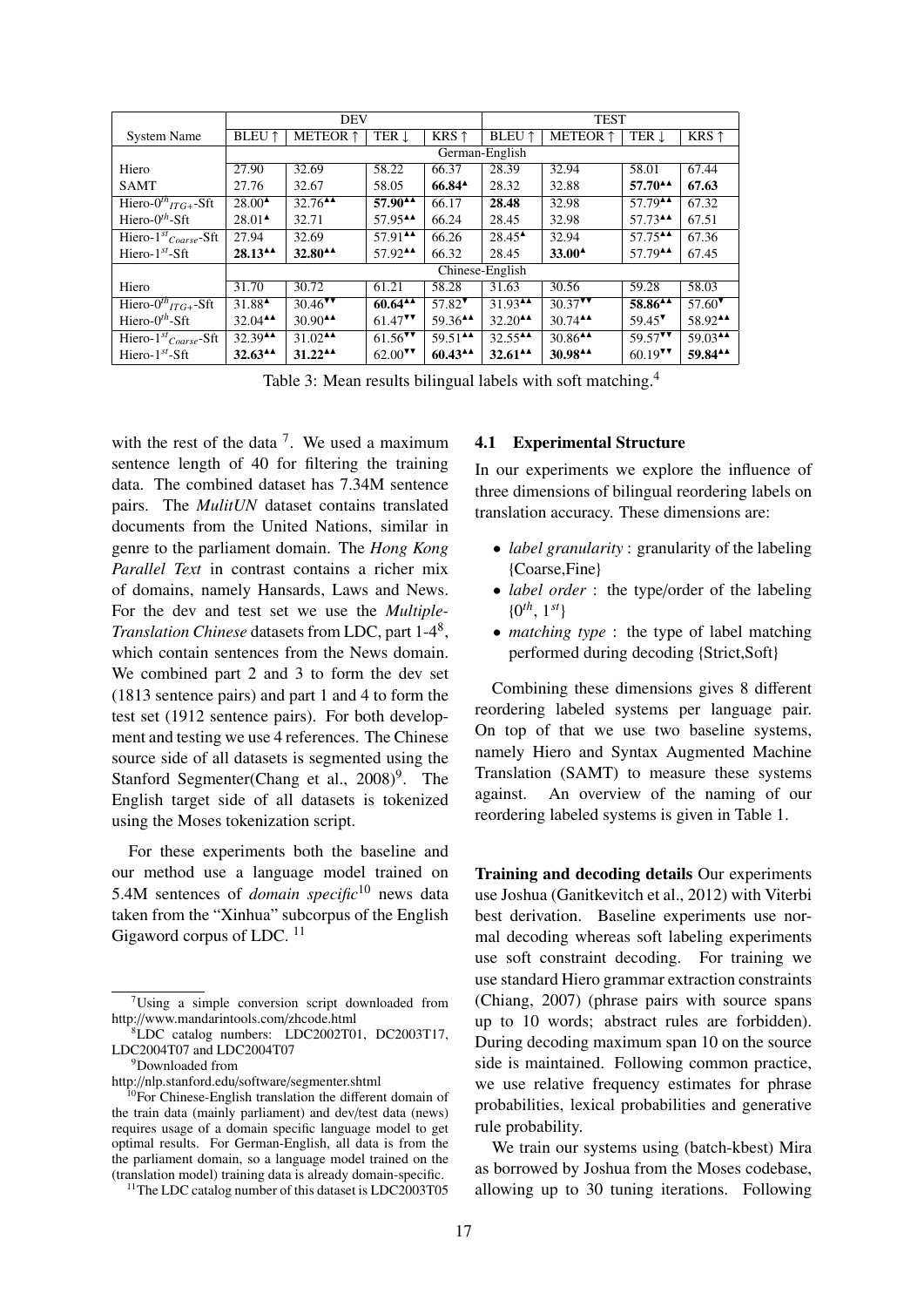standard practice, we tune on BLEU, and after tuning we use the configuration with the highest scores on the dev set with actual (corpus level) BLEU evaluation. We report lowercase BLEU (Papineni et al., 2002), METEOR (Denkowski and Lavie, 2011) and TER (Snover et al., 2006) scores for the tuned test set and also for the tuned dev set, the latter mainly to observe any possible overfitting. We use Multeval version  $0.5.1<sup>12</sup>$  for computing these metrics. We also use MultEval's implementation of statistical significance testing between systems, which is based on multiple optimizer runs and approximate randomization. Multeval (Clark et al., 2011) randomly swaps outputs between systems and estimates the probability that the observed score difference arose by chance. Differences that are statistically significant and correspond to improvement/worsening with respect to the baseline are marked with  $\triangle$ / $\triangle$ at the  $p \leq 0.05$  level and  $\triangle^*/\blacktriangledown$  at the  $p \leq 0.01$  level. We also report the Kendall Reordering Score (KRS), which is the reordering-only variant of the LRscore (Birch and Osborne, 2010) (without the optional interpolation with BLEU) and which is a sentence-level score. For the computation of statistical significance of this metric we use our own implementation of the *sign test* <sup>13</sup> (Dixon and Mood, 1946), as also described in (Koehn, 2010).

In our experiments we repeated each experiment three times to counter unreliable conclusions due to optimizer variance. Scores are averages over three runs of tuning plus testing. Scores marked with  $\triangle$  are significantly better than the baseline, those marked with  $\mathbf{v}$  are significantly worse; according to the resampling test of Multeval (Clark et al., 2011).

Preliminary experiment with strict matching Initial experiments concerned 0*th*-order reordering labels in a *strict matching* approach (no soft constraints). The results are shown in Table 2 for both language pairs. The results for the Hiero and  $SAMT<sup>14</sup>$  baselines (Hiero and SAMT) are shown in the first rows. Below it results for the  $0<sup>th</sup>$ -order (phrase-centric) bilingual labeled systems with either the *Coarse* (Hiero- $0^{th}$ <sub>*ITG*+</sub>) or *Fine* label

variant (Hiero- $0<sup>th</sup>$ ) are shown, followed by the results for *Coarse* and *Fine* variant of the 1*th*-order (parent-relative) bilingual labeled systems (Hiero-1 *st Coarse* and Hiero-1*st*). All these systems use the default decoding with strict label matching.

For German-English the effect of strict bilingual labels is mostly positive: although we have no improvement for BLEU we do achieve significant improvements for METEOR and TER on the test set. For Chinese-English, overall Hiero- $0^{th}$ <sub>*ITG*+</sub> shows the biggest improvements, namely significant improvements of +0.31 BLEU, +0.28 METEOR and +1.42 KRS. TER is the only metric that worsens, and considerably so with +1.48 point. Hiero-1*st*achieves the highest improvement of KRS, namely 1.86 point higher than the Hiero baseline. Overall, this preliminary experiment shows that strict labeling sometimes gives improvements over Hiero, but sometimes it leads to worsening in terms of some of the metrics.

Results with soft bilingual constraints Our initial experiments with strict bilingual labels in combination with strict matching by the decoder gave some hope such constraints could be useful. At the same time the results showed no stable improvements across language pairs, and thus does not allow us to draw definite conclusions about the merit of bilingual labels.

Results for experiments with soft bilingual labeling are shown in Table 3. Here *Hiero* corresponds to the Hiero baseline. Below it are shown the systems that use soft constraint decoding ( SCD). *Hiero-* $0^{th}$ <sub>*ITG*+</sub>-Sft and *Hiero-* $0^{th}$ -Sft using phrase-centric labels (0*th*-order) in *Coarse* or *Fine* form. Similarly, *Hiero-*1 *st Coarse-Sft* and *Hiero-*1<sup>st</sup>-Sft correspond to the analog systems with 1 *st*-order, parent-relative labels. For German-English there are only minor improvements for BLEU and METEOR, with somewhat bigger improvements for TER. For Chinese-English however the improvements are considerable, +0.98 BLEU improvement over the Hiero baseline for Hiero-1*st*-Sft as well as +0.42 METEOR and +1.81 KRS. TER is worsening with +0.85 for this system. For Chinese-English the *Fine* version of the labels gives overall superior results for both 0 *th*-order and 1*st*-order labels.

Discussion Our best soft bilingual labeling system for German-English shows small but significant improvements of METEOR and TER while im-

<sup>12</sup>https://github.com/jhclark/multeval

<sup>&</sup>lt;sup>13</sup>To make optimal usage of the 3 runs we computed equally weighted improvement/worsening counts for all possible  $3 \times 3$  baseline output / system output pairs and use those weighted counts in the sign test.

<sup>14</sup>SAMT could only be ran for German-English and not for Chinese-English, due to memory constraints.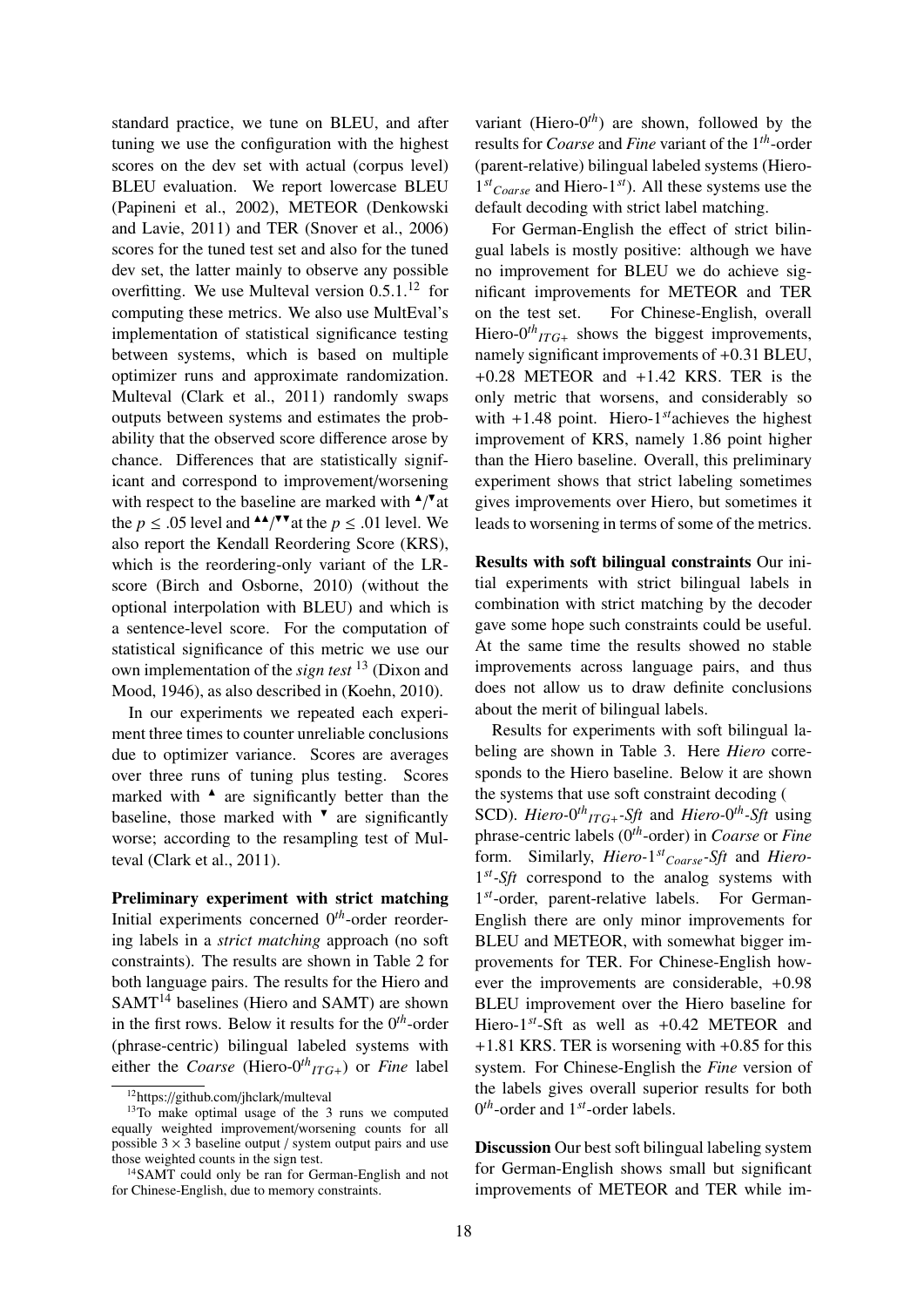proving BLEU and KRS as well, but not significantly. The results with soft-constraint matching are better than those for strict-matching in general, while there is no clear winner between the *Coarse* and *Fine* variant of labels.

For Chinese-English we see considerable improvements and overall the best results for the combination of soft-constraint matching, with the *Fine* 1 *st*-order variant of the labeled systems (Hiero-1*st*-Sft). For Chinese-English the improvement of the word-order is also particularly clear as indicated by the +1.81 KRS improvement for this best system. Furthermore the negative effects in terms of worsening of TER are also reduced in the soft-matching setting, dropping from  $+1.48$  TER to  $+0.85$  TER. The results for Hiero-0<sup>th</sup>-Sft are also competitive, since though it gives somewhat lower improvements of BLEU and METEOR, it gives an improvement of +1.89 KRS, while TER only worsens by +0.17 for this system.

We conclude that *bilingual Markov labels* can make a big difference in improvement of hierarchical SMT. We observe that going beyond the basic reordering labels of ITG, refining the cases not captured by ITG and even more effective: taking a  $1^{st}$ -order rather than  $o^{th}$ -order perspective on reordering are major factors for the success of including reordering information to hierarchical SMT through labeling. Crucial to the success of this undertaking is also the usage of a soft-constraint approach to label matching, as opposed to strict-matching. Finally, comparison of the German-English results with results for Syntax-Augmented Machine Translation (SAMT) reveals that SAMT loses performance compared to the Hiero baseline for BLEU, the metric upon which tuning is done, as well as METEOR, while only TER and KRS show improvement. Since the best bilingual labeled system for German-English (Hiero-1*st*-Sft) improves METEOR and TER significantly, while also improving BLEU and KRS, though not significant, we believe our labeling is highly competitive with syntax-based labeling approaches, without the need for any additional resources in the form of parsers or taggers, as syntax-based systems require. Likely complementarity of reordering information, and (target) syntax, which improves fluency, makes combining both a promising possibility we would like to explore in future work.

# 5 Conclusion

We presented a novel method to enrich Hierarchical Statistical Machine Translation with bilingual labels that help to improve the translation quality. Considerable and significant improvements of the BLEU, METEOR and KRS are achieved simultaneously for Chinese-English translation while tuning on BLEU, where the Kendall Reordering Score is specifically designed to measure improvement of reordering in isolation. For German-English more modest, statistically significant improvements of METEOR and TER (simultaneously) or BLEU (separately) are achieved. Our work differs from related approaches that use syntactic or part-of-speech information in the formation of reordering constraints in that it needs no such additional information. It also differs from related work on reordering constraints based on lexicalization in that it uses no such lexicalization but instead strives to achieve more globally coherent translations, afforded by global, holistic constraints that take the local reordering history of the derivation directly into account. Our experiments also once again reinforce the established wisdom that soft, rather than strict constraints, are a necessity when aiming to include new information to an already strong system without the risk of effectively worsening performance through constraints that have not been directly tailored to the data through a proper learning approach. While lexicalized constraints on reordering have proven to have great potential, un-lexicalized soft bilingual constraints, which are more general and transcend the rule level have their own place in providing another agenda of improving translation which focusses more on the global coherence direction by directly putting soft alignmentinformed constraints on the combination of rules. Finally, while more research is necessary in this direction, there are strong reasons to believe that in the right setup these different approaches can be made to further reinforce each other.

## Acknowledgements

This work is supported by The Netherlands Organization for Scientific Research (NWO) under grant nr. 612.066.929. The authors would like to thank Matt Post and Juri Ganitkevitch, for their support with respect to the integration of *Fuzzy Matching Decoding* into the Joshua codebase.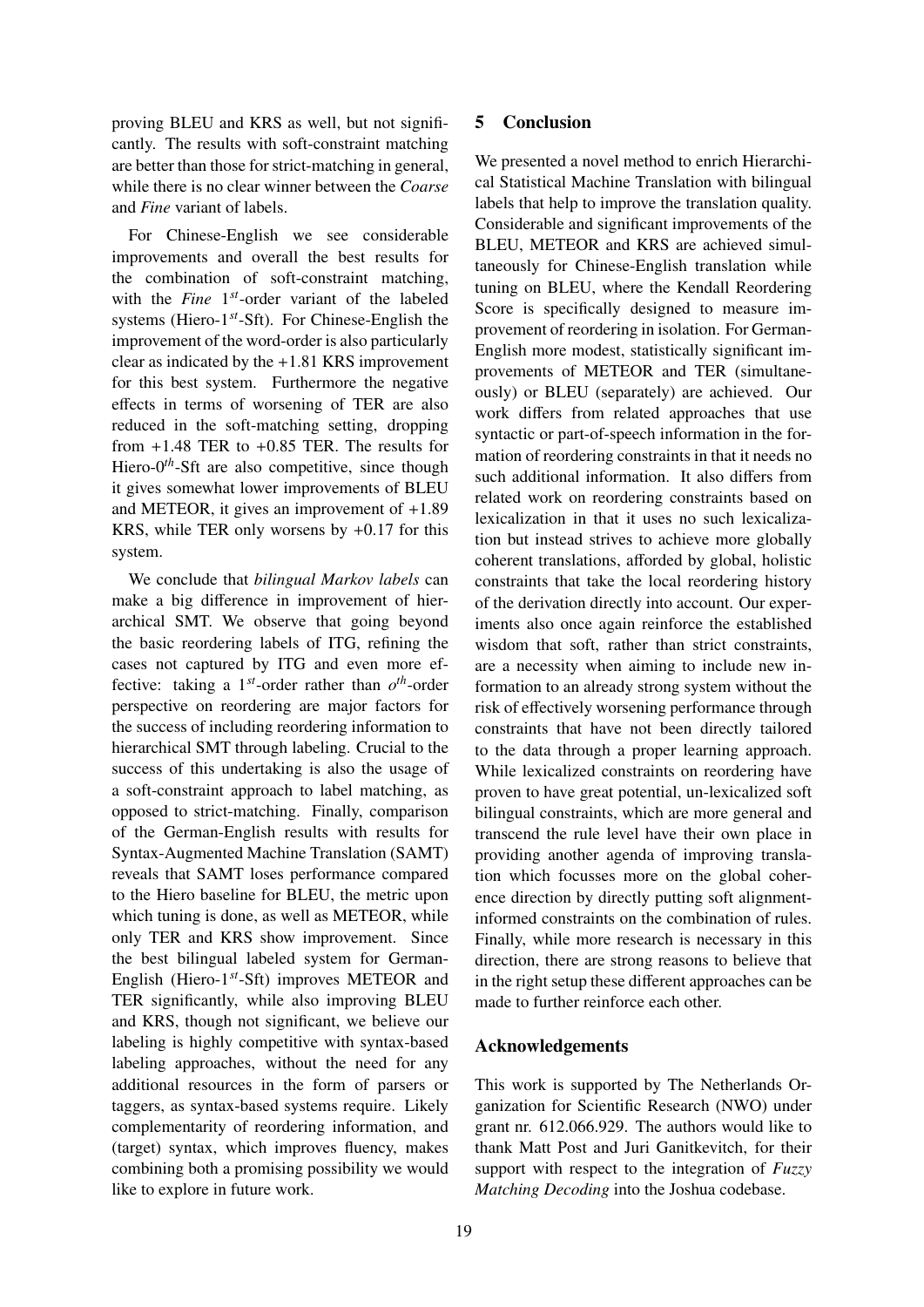# References

- Alexandra Birch and Miles Osborne. 2010. Lrscore for evaluating lexical and reordering quality in mt. In *Proceedings of the Joint Fifth Workshop on Statistical Machine Translation and MetricsMATR*, pages 327–332.
- Pi-Chuan Chang, Michel Galley, and Christopher D. Manning. 2008. Optimizing chinese word segmentation for machine translation performance. In *Proceedings of the Third Workshop on Statistical Machine Translation*, pages 224–232.
- Stanley F. Chen and Joshua T. Goodman. 1998. An empirical study of smoothing techniques for language modeling. Technical Report TR-10-98, Computer Science Group, Harvard University.
- David Chiang. 2005. A hierarchical phrasebased model for statistical machine translation. In *Proceedings of the 43rd Annual Meeting of the ACL*, pages 263–270, June.
- David Chiang. 2006. An introduction to synchronous grammars.
- David Chiang. 2007. Hierarchical phrase-based translation. *Computational Linguistics*, 33(2):201– 228.
- David Chiang. 2010. Learning to translate with source and target syntax. In *Proceedings of the 48th Annual Meeting of the Association for Computational Linguistics*, pages 1443–1452.
- Jonathan H. Clark, Chris Dyer, Alon Lavie, and Noah A. Smith. 2011. Better hypothesis testing for statistical machine translation: Controlling<br>for optimizer instability. In *Proceedings of* for optimizer instability. *the 49th Annual Meeting of the Association for Computational Linguistics: HLTTechnologies: Short Papers - Volume 2*, pages 176–181.
- Michael Denkowski and Alon Lavie. 2011. Meteor 1.3: Automatic metric for reliable optimization and evaluation of machine translation systems. In *Proceedings of the Sixth Workshop on Statistical Machine Translation*, pages 85–91.
- W. J. Dixon and A. M. Mood. 1946. The statistical sign test. *Journal of the American Statistical Association*, pages 557–566.
- Andreas Eisele and Yu Chen. 2010. Multiun: A multilingual corpus from united nation documents. In *Proceedings of the 7th International Conference on Language Resources and Evaluation (LREC 2010)*, pages 2868–2872.
- Juri Ganitkevitch, Yuan Cao, Jonathan Weese, Matt Post, and Chris Callison-Burch. 2012. Joshua 4.0: Packing, pro, and paraphrases. In *Proceedings of the Seventh Workshop on Statistical Machine Translation*, pages 283-291, Montréal, Canada, June. Association for Computational Linguistics.
- Greg Hanneman and Alon Lavie. 2013. Improving syntax-augmented machine translation by coarsening the label set. In *HLT-NAACL*, pages 288–297.
- Hieu Hoang, Alexandra Birch, Chris Callison-burch, Richard Zens, Rwth Aachen, Alexandra Constantin, Marcello Federico, Nicola Bertoldi, Chris Dyer, Brooke Cowan, Wade Shen, Christine Moran, and Ondrej Bojar. 2007. Moses: Open source toolkit for statistical machine translation. In *Proceedings of the 41st Annual Meeting on Association for Computational Linguistics - Volume 1*, pages 177– 180.
- Liang Huang, Kevin Knight, and Aravind Joshi. 2006. A syntax-directed translator with extended domain of locality. In *Proceedings of the Workshop on Computationally Hard Problems and Joint Inference in Speech and Language Processing*, pages 1–8.
- Matthias Huck, Joern Wuebker, Felix Rietig, and Hermann Ney. 2013. A phrase orientation model for hierarchical machine translation. In *ACL 2013 Eighth Workshop on Statistical Machine Translation*, pages 452–463.
- Dan Klein and Christopher D. Manning. 2003. Accurate unlexicalized parsing. In *Proceedings of the 41st Annual Meeting on Association for Computational Linguistics - Volume 1*, pages 423– 430.
- P. Koehn. 2005. Europarl: A parallel corpus for statistical machine translation. In *Proc. of MT Summit*.
- Philipp Koehn. 2010. *Statistical Machine Translation*. Cambridge University Press, New York, NY, USA.
- Yang Liu, Qun Liu, and Shouxun Lin. 2006. Treeto-string alignment template for statistical machine translation. In *Proceedings of the 21st International Conference on Computational Linguistics and the 44th Annual Meeting of the Association for Computational Linguistics*, pages 609–616.
- Gideon Maillette de Buy Wenniger and Khalil Sima'an. 2013. Hierarchical alignment decomposition labels for hiero grammar rules. In *Proceedings of the Seventh Workshop on Syntax, Semantics and Structure in Statistical Translation*, pages 19–28.
- Yuval Marton, David Chiang, and Philip Resnik. 2012. Soft syntactic constraints for arabic—english hierarchical phrase-based translation. *Machine Translation*, 26(1-2):137–157.
- Haitao Mi and Liang Huang. 2008. Forest-based translation rule extraction. In *Proceedings of EMNLP*.
- Haitao Mi, Liang Huang, and Qun Liu. 2008. Forestbased translation. In *Proceedings of ACL: HLT*, June.